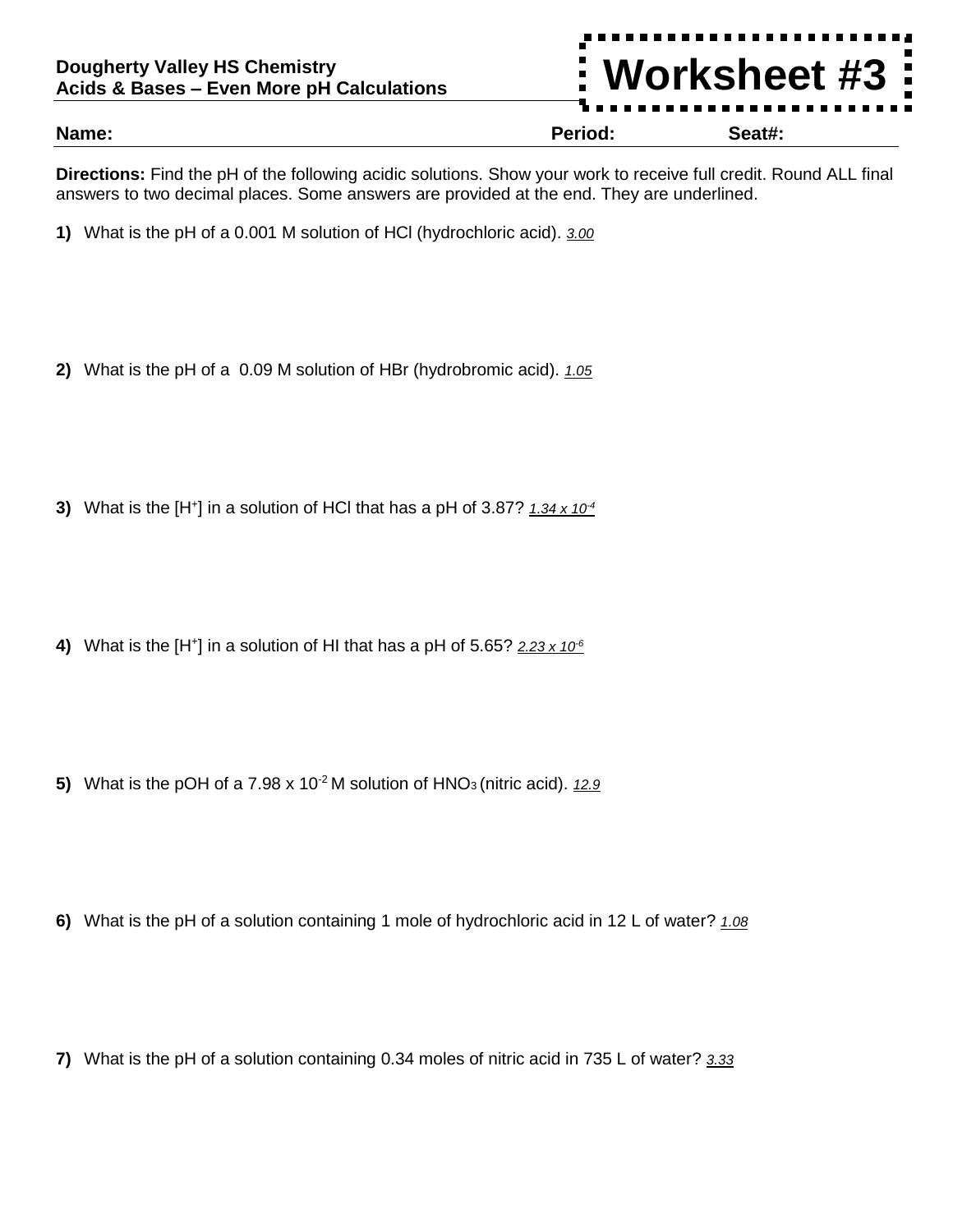**8)** What is the [OH- ] in a solution containing 8.543 moles of hydrobromic acid in 1098 L of water?

9) What is the [OH<sup>-</sup>] in a solution containing 0.0074 moles of hydrochloric acid in 660 L of water?

**10)** What is the pH of a solution containing 0.005 grams of hydrochloric acid in 120 mL of water? *2.94*

**11)** What is the pOH of a solution containing 5.0 x 10-4 grams of hydrobromic acid in 1.2 liters of water? *8.72*

**12)** What is the pOH of a solution containing 4.5 grams of nitric acid in 2.3 liters of water?

**13)** What is the [H+] and [OH-] of a solution containing 0.344 grams of hydrochloric acid in 792 mL of water?

**14)** What is the [OH-] in a solution containing 1.00 grams of nitric acid in 100 mL of water?

**15)** What is the pH and [OH-] in a solution containing 1.1 grams of nitric acid in 8.7 liters of water?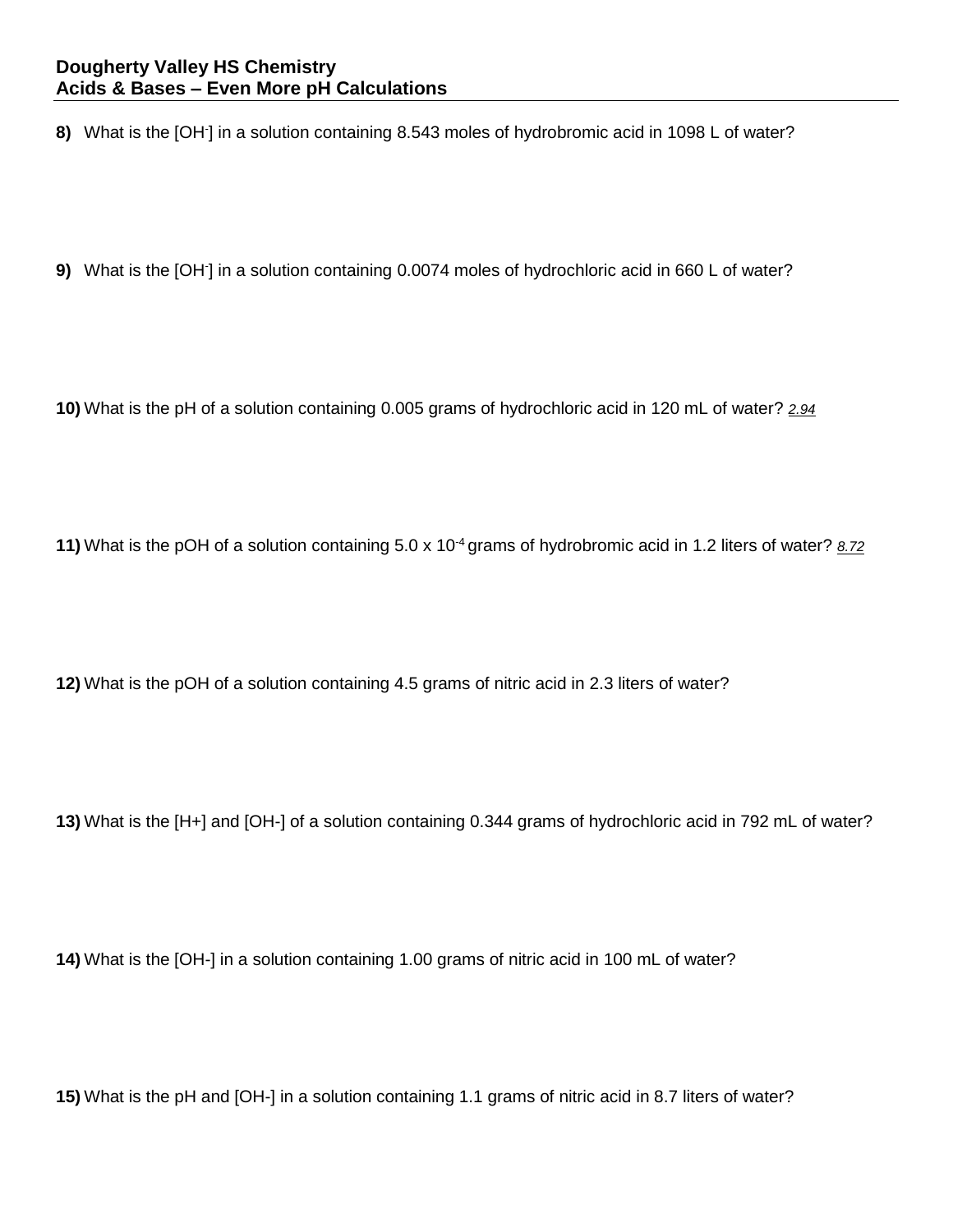**16)** What is the pH of a solution containing 5.6 grams of hydroiodic acid in 1.5 liters of water? *1.53*

**17)** What is the pH of a solution containing 0.01 grams of hydrochloric acid in 10.7 liters of water? *4.59*

**18)** What is the pH of a solution containing 6.7 grams of nitric acid and 4.5 grams of hydrochloric acid in 8,000 mL of water? *1.54*

**19)** What is the pH of a solution containing 45 grams of nitric acid and 998 grams of hydrobromic acid in 150,000 L of water? *4.06*

**20)** What is the pH of a solution containing 0.09 grams of HCl, 0.9 grams of HBr, 9.0 grams of HI, and 90.0 grams of HNO<sub>3</sub> in fifty liters of water? 1.52

**21)** What is the pH and pOH of a 1.2 x 10-3 *M* HBr solution? *pH: 2.9 pOH: 11.1*